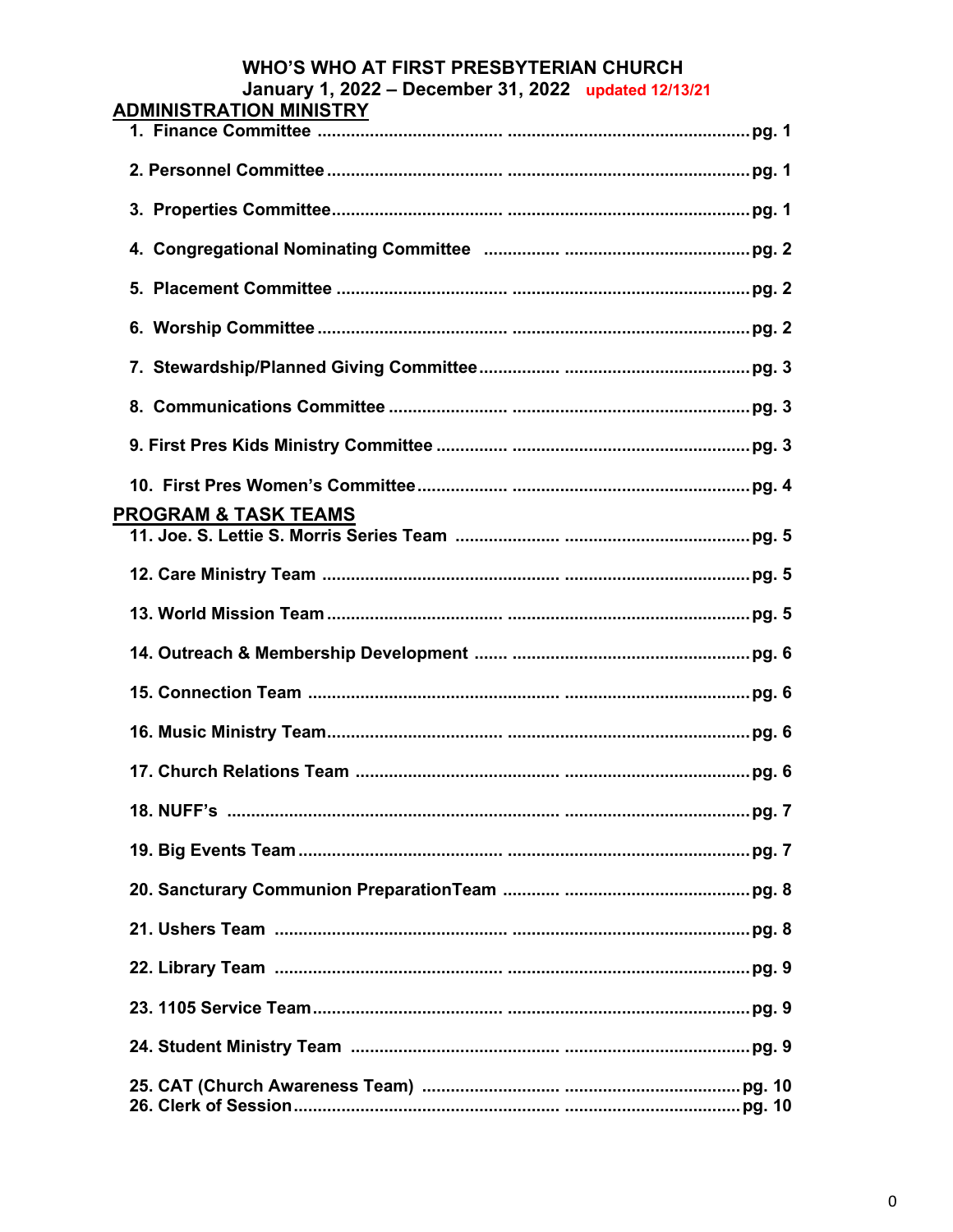## **Who's Who at First Presbyterian Church January 1, 2022 - December 31, 2022**

| <b>ADMINISTATION MINISTRY</b>                               |                                                        |                                                                                                                                                                                      |
|-------------------------------------------------------------|--------------------------------------------------------|--------------------------------------------------------------------------------------------------------------------------------------------------------------------------------------|
| <b>1. FINANCE COMMITTEE</b><br>(3 Year Rotational Terms)    | Mod. E/TTEE:<br>Mod.Elect/TTEE:                        | Jim Marcum (23)<br>Pris Thompson (24)                                                                                                                                                |
|                                                             | Mbrs. at Lrg:                                          | Duane Harp (22)<br>Carrie Ives (23)<br>Stan Morris (23)<br>Matt Forrester (24)<br>Doug McCause (24)                                                                                  |
|                                                             | Prgm. Stf:<br>Spt. Stf:                                | <b>Howard Griffin/Lisa Dietz</b><br><b>Laura Autry</b>                                                                                                                               |
| <b>2. PERSONNEL COMMITTEE</b><br>(3 Year Rotational Terms)  | Mod/Eldr:<br>Mod. Elect/Eldr:<br><b>Past Mod/Eldr:</b> | Ryan Zimmer (23)<br>Kent Buchanan (22)                                                                                                                                               |
|                                                             | Mbrs. at Lrg:                                          | Chris Bruckner (22)<br>Steve Chaloupka (22)<br>Steve Cowan (23)<br>Andrew Evans (24)<br>Cody Welch (24)                                                                              |
|                                                             | Pgrm. Stf:<br>Spt. Stf:                                | <b>Howard Griffin/Lisa Dietz</b><br><b>Laura Autry</b>                                                                                                                               |
| <b>3. PROPERTIES COMMITTEE</b><br>(3 Year Rotational Terms) | Mod. TTEE:<br>Mod. E/TTEE:                             | Danny Smith (23)<br>Sally Forrester (24)                                                                                                                                             |
|                                                             | <b>Mbrs at Lrg:</b>                                    | Dean Cook (22)<br>Anne Nail (22)<br>Danny Goodin (22)<br>Tonya Freeman (23)<br>Robert Lyons (23)<br>Janice Tolk (23)<br>Jason Fenton (24)<br>Darrell Schmidt (24)<br>Jim Nunley (24) |
|                                                             | Pgrm. Stf:<br>Spt. Stf:                                | <b>Brandon Smith/Doyle Askew</b><br><b>Laura Autry</b>                                                                                                                               |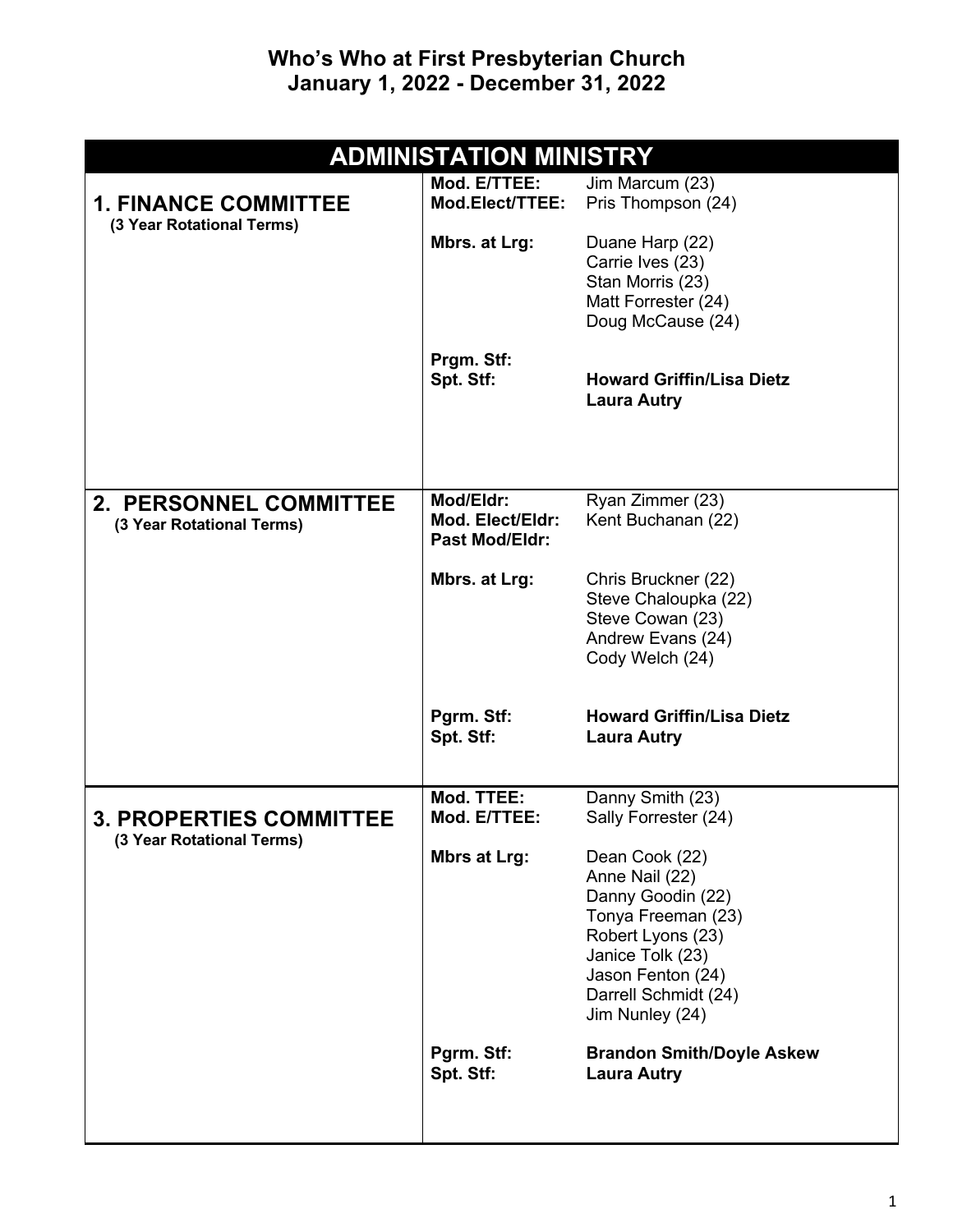| <b>4. CONGREGATIONAL</b><br><b>NOMINATING COMMITTEE</b>  | Mod/Eldr:<br>Mod. E/Eldr:            | Shelley Chaloupka (23)<br>Lindsey Palmer (24)                                                                                                                                                          |
|----------------------------------------------------------|--------------------------------------|--------------------------------------------------------------------------------------------------------------------------------------------------------------------------------------------------------|
| (1 Year Term)                                            | Mbrs. at Lrg:                        | <b>Beverly Argo</b><br>Alberta Batchelor<br>Amanda Olson<br>Jeanette Embrey                                                                                                                            |
|                                                          | Dea. Mod:<br>Pgrm. Stf:<br>Spt. Stf: | <b>Howard Griffin</b><br><b>Allison Silvertooth</b>                                                                                                                                                    |
| <b>5. PLACEMENT COMMITTEE</b><br>(3 yr. rotational)      | Mod./Eldr.<br>Mod.Elct/Eldr.         | Janice Tolk (22)<br>Ruth Whitehead (24)                                                                                                                                                                |
|                                                          | Mbrs. at Lrg.                        | Joni Paul (22)<br>Denise Carter (23)<br>Trish Quarles (23)<br>Jacob Ives (24)                                                                                                                          |
|                                                          | Prgm. Stf.<br>Spt. Stf.              | <b>Murray Gossett</b><br><b>Anita Goodrum</b>                                                                                                                                                          |
|                                                          |                                      |                                                                                                                                                                                                        |
| <b>6. WORSHIP COMMITTEE</b><br>(3 Year Rotational Terms) | Mod.Eldr.<br>Mbrs. at Lrg.           | Caryl Smith (23)<br>Janette Caviness (22)<br>Stacey Chambers (22)<br>Eric Olson (22)<br>Jeanette Embrey (23)<br>William Boyce (24)<br>Tammy Harrington (24)<br>Mary Mullin (24)<br>Bobby Pinkston (24) |
|                                                          | <b>Usher Coords.</b>                 | Jim E. Smith (8:30)                                                                                                                                                                                    |
|                                                          | <b>Commun Coord.</b>                 | Ann Scamahorn                                                                                                                                                                                          |
|                                                          | <b>1105 Comm</b><br>Coord            | Wilson/Tonya Freeman                                                                                                                                                                                   |
|                                                          | <b>CommPrep</b><br><b>TmMod</b>      | <b>Trish Quarles</b>                                                                                                                                                                                   |
|                                                          | Mus.Min.TmMod. Carol Abraham         |                                                                                                                                                                                                        |
|                                                          | Pgrm. Stf:<br>Spt. Stf:              | <b>Howard Griffin/Brandon Smith</b><br><b>Allison Silvertooth</b>                                                                                                                                      |
|                                                          |                                      |                                                                                                                                                                                                        |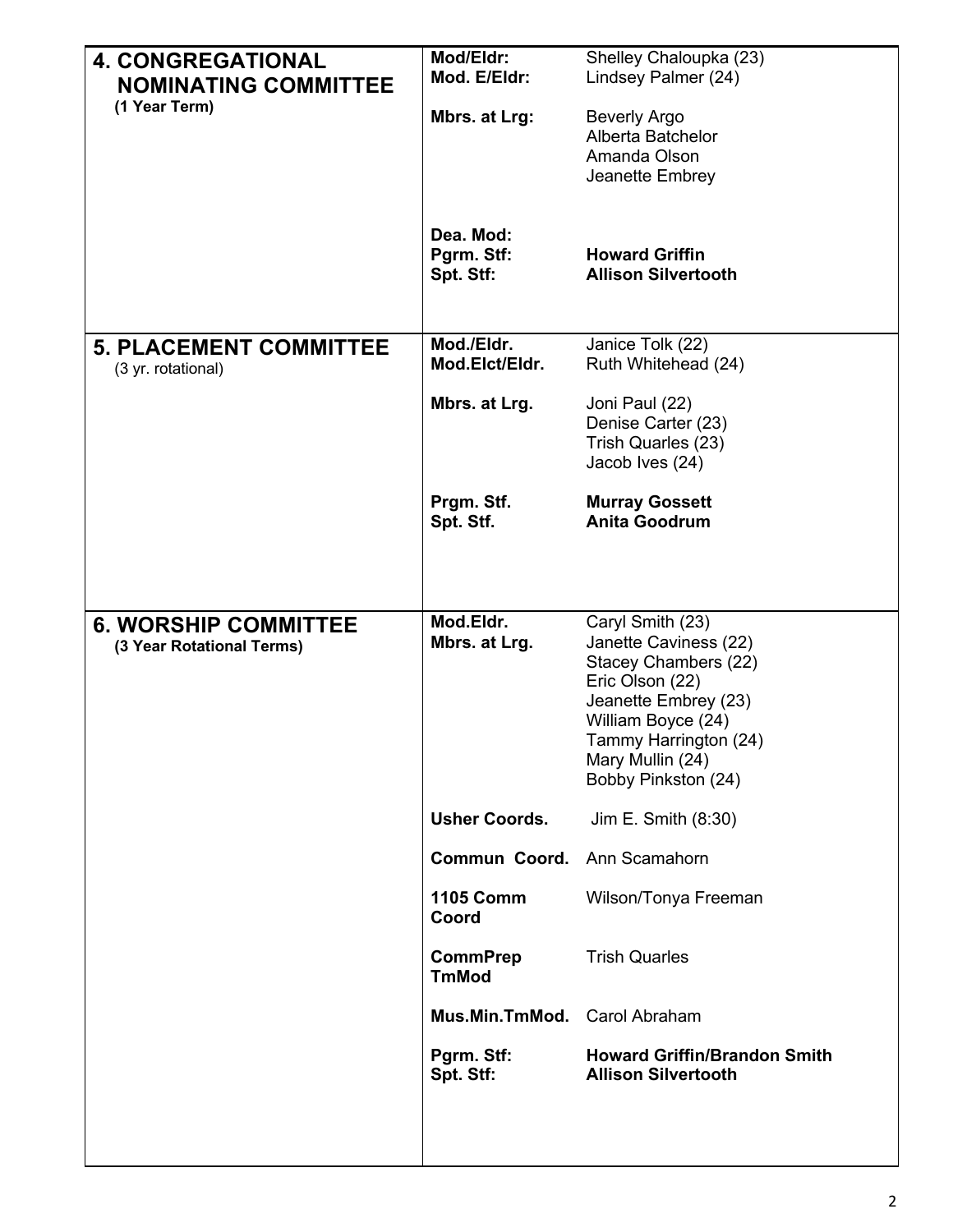| <b>7. STEWARDSHIP/PLANNED</b> | Mod. TTEE                    | Dale Williams (22)                                                          |
|-------------------------------|------------------------------|-----------------------------------------------------------------------------|
| <b>GIVING COMMITTEE</b>       | Mbrs. at Lrg.                | Steve Cowan (22)                                                            |
| (3 Year Rotational Terms)     |                              | Billy Hawkins (22)                                                          |
|                               |                              | Danny Smith (23)                                                            |
|                               |                              | Todd Weddington (23)<br>Walter McNeer (23)                                  |
|                               |                              | Bill Briggs (24)                                                            |
|                               |                              | Dan Carter (24)                                                             |
|                               |                              | Tamala Gurvetich (24)                                                       |
|                               | Pgrm. Stf:<br>Spt. Stf:      | <b>Howard Griffin/Lisa Dietz/Cara Dyas</b><br><b>Laura Autry/Joyce Ladd</b> |
|                               |                              |                                                                             |
| <b>8. COMMUNICATIONS</b>      | Mod.TTEE                     | Matt Harrington (22)                                                        |
| <b>COMMITTEE</b>              | <b>Moderator</b><br>Min.Team | <b>Blake Goldston</b><br>Mark Barrow                                        |
|                               |                              | <b>Curt Besselman</b>                                                       |
|                               |                              | Jacob Ives                                                                  |
|                               |                              | <b>Steve Pair</b><br>Ann Scamahorn                                          |
|                               |                              |                                                                             |
|                               | Prgm. Stf<br>Spt. Stf.       | <b>Cara Dyas</b><br><b>Joyce Ladd</b>                                       |
|                               |                              |                                                                             |
| <b>9. FIRST PRES KIDS</b>     | <b>Deacon</b>                | Philip Wheeler (22)                                                         |
| <b>MINISTRY COMMITTEE</b>     | Mod.                         | Julie McCracken (22)                                                        |
|                               | Mod. Elct.<br>Min.Team       |                                                                             |
|                               |                              | Albert/Lesley Lusby (23)<br>Scott Gilmour (23)                              |
|                               |                              | Ben/Lindsey Palmer (23)                                                     |
|                               |                              | Ben & Sarah Archer (24)                                                     |
|                               |                              | Katy Pacheco (24)<br>Daniel/Beth Brannon (24)                               |
|                               |                              | Casey/Heidi Wyatt (24)                                                      |
|                               | Prgm. Stf.                   | Kim Talley/Debbie Laur/<br><b>Kelli Glass</b>                               |
|                               | Spt. Stf.                    | <b>Heidi Corona</b>                                                         |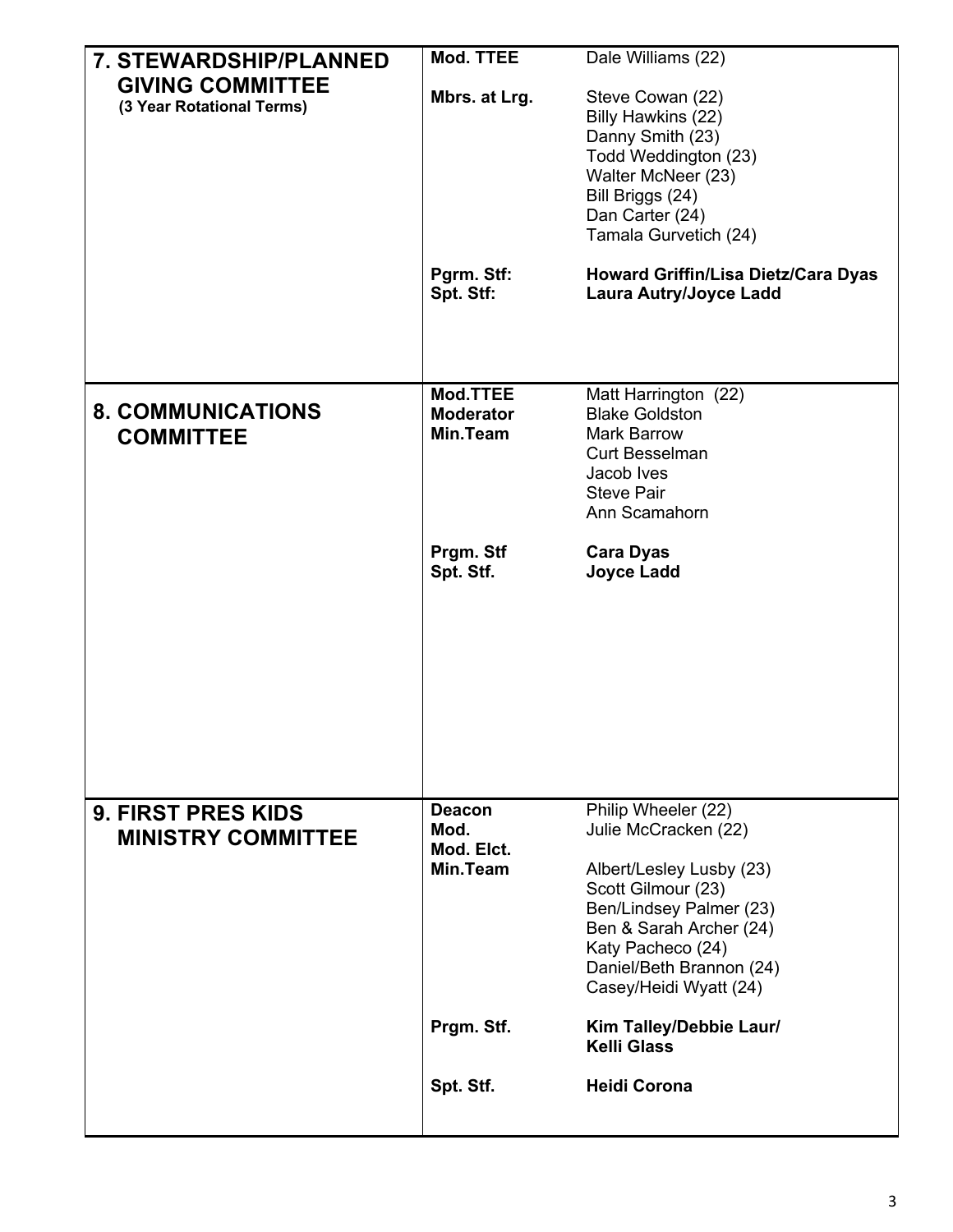| <b>10. FIRST PRES WOMENS</b><br><b>COMMITTEE</b> | <b>Deacon</b><br>Mod.<br>Mod. Elect<br>Rec. Sec.<br><b>Affinity Grp.</b><br><b>Cir. Leaders</b>  | Katy Pair (23)<br><b>Beth Throckmorton</b><br><b>Karen Stout</b><br>Pan Sticksel<br>Virginia Sicola<br>Pris Thompson |
|--------------------------------------------------|--------------------------------------------------------------------------------------------------|----------------------------------------------------------------------------------------------------------------------|
|                                                  | <b>Mentoring Prg</b><br><b>CBS Liasion</b><br><b>Ladies Tea</b>                                  | <b>Rita Rogers</b><br><b>Linda Warrick</b><br>Nancee Gilmour<br>Danita Utsman                                        |
|                                                  | <b>Nuff's Liaison</b><br><b>Wmn. Missions</b><br><b>Advent Wrkshp</b><br><b>Bible Stdy Coord</b> | <b>Beverly Argo</b><br>Laurie Pinkston<br><b>Linda Warrick</b><br>Kathie Newton                                      |
|                                                  | Women's<br><b>Retreat</b>                                                                        |                                                                                                                      |
|                                                  | Prgm. Staff<br>Spt. Stf.                                                                         | <b>Emily Wood</b><br><b>Joyce Ladd</b>                                                                               |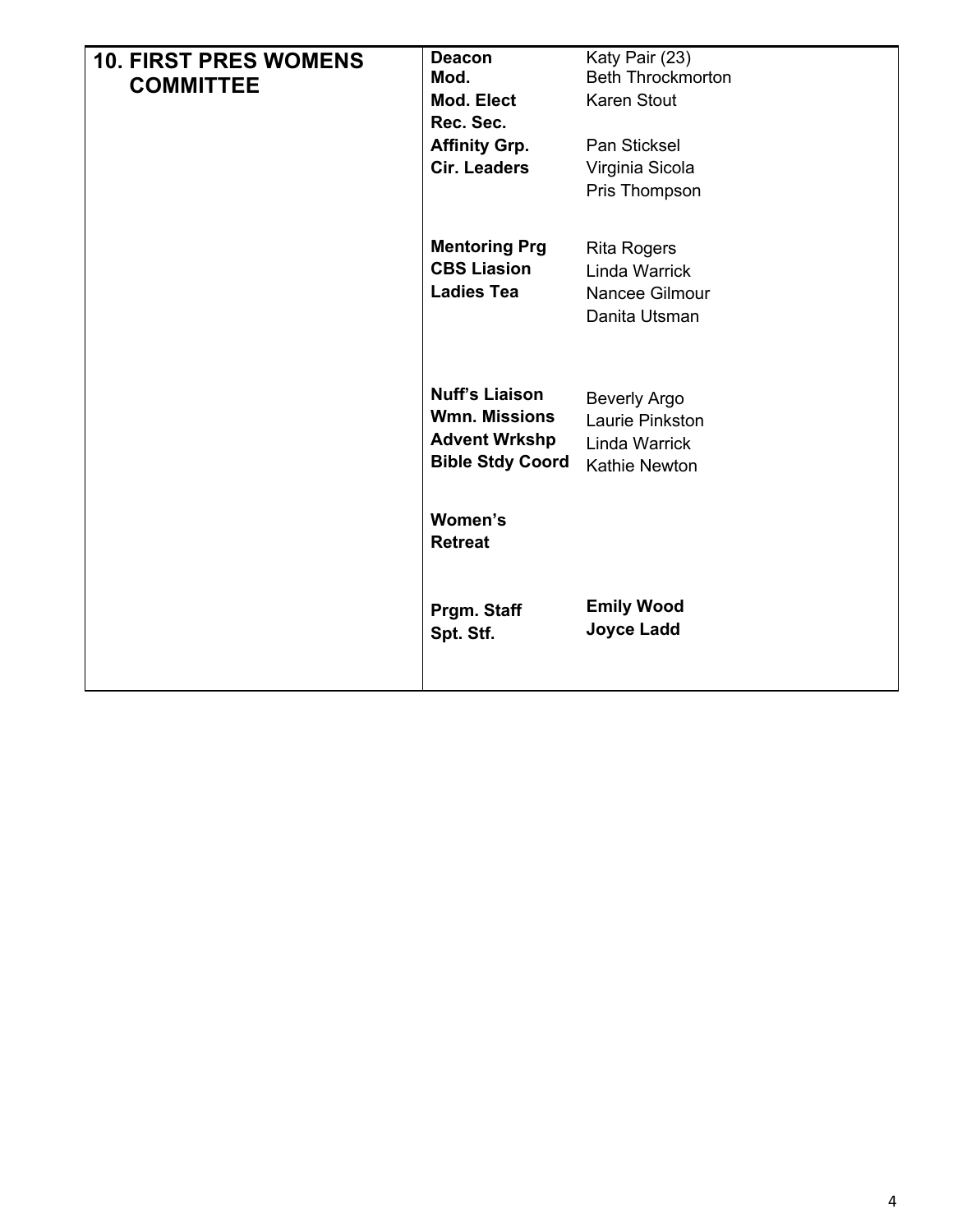| <b>PROGRAM &amp; TASK TEAMS</b>                                     |                                              |                                                                                                                                                                                                                                                      |  |
|---------------------------------------------------------------------|----------------------------------------------|------------------------------------------------------------------------------------------------------------------------------------------------------------------------------------------------------------------------------------------------------|--|
| 11. JOE S. LETTIE S. MORRIS<br><b>DISTINGUISHED</b>                 | Mod.<br>Mod. Elct.<br>Past Mod.              | Gary/Beverly Argo (22)                                                                                                                                                                                                                               |  |
| <b>PREACHING</b><br><b>SERIES TEAM</b><br>(4 Year Rotational Terms) | Min. Team                                    | Doug/Genie McCause<br>Alan/Vicky Keister (25)<br>David/Robin Terry (25)<br>Alan/Tamala Gurevitch (25)                                                                                                                                                |  |
|                                                                     | Honorary<br>Mbrs.                            | Morris Family                                                                                                                                                                                                                                        |  |
|                                                                     | Prgm. Stf.<br>Spt. Stf.                      | <b>Howard Griffin</b><br><b>Allison Silvertooth</b>                                                                                                                                                                                                  |  |
| <b>12. CARE MINISTRY TEAM</b>                                       | <b>Elder</b><br><b>Bereavement</b>           | Robert Smith (23)<br>Melody Alexander                                                                                                                                                                                                                |  |
|                                                                     | Mbrs.                                        | <b>Kathy Morris</b><br><b>Beverly Argo</b>                                                                                                                                                                                                           |  |
|                                                                     |                                              | Karen Enchelmeyer                                                                                                                                                                                                                                    |  |
|                                                                     |                                              | <b>Tamala Gurevitch</b>                                                                                                                                                                                                                              |  |
|                                                                     |                                              | <b>Eloise Haynes</b><br>Nancy Turner                                                                                                                                                                                                                 |  |
|                                                                     |                                              | Danita Utsman                                                                                                                                                                                                                                        |  |
|                                                                     |                                              | Wanda Whittenburg                                                                                                                                                                                                                                    |  |
|                                                                     | Spt. Stf.                                    | <b>Joyce Ladd</b>                                                                                                                                                                                                                                    |  |
|                                                                     | <b>CongCare</b>                              | Kathryn Schneider                                                                                                                                                                                                                                    |  |
|                                                                     | Chr<br>Mbrs.                                 | Dede Baum Reynolds<br>Nancee Gilmour                                                                                                                                                                                                                 |  |
|                                                                     |                                              | <b>Bonnie Sanders</b>                                                                                                                                                                                                                                |  |
|                                                                     | Prgm. Stf.<br>Spt. Stf.                      | <b>Murray Gossett</b><br><b>Joyce Ladd</b>                                                                                                                                                                                                           |  |
| <b>13. WORLD MISSION TEAM</b>                                       | <b>Deacon</b><br>Mod.                        | <b>Biff Hatfield</b><br>Tom Horton                                                                                                                                                                                                                   |  |
|                                                                     | <b>Ministry</b><br><b>Team</b><br>Prgm. Stf. | <b>Mark Barrow</b><br>Norm/Marlis Fisher<br><b>Biff/Shauneen Hatfield</b><br>Cindy Horton<br>Bobby/Laurie Pinkston<br><b>Allison Silvertooth</b><br><b>Randy Sluder</b><br>Cal Smith<br>Lee Stampe<br>Paul/Sarah Williamson<br><b>Murray Gossett</b> |  |
|                                                                     | Spt. Stf.                                    | <b>Anita Goodrum</b>                                                                                                                                                                                                                                 |  |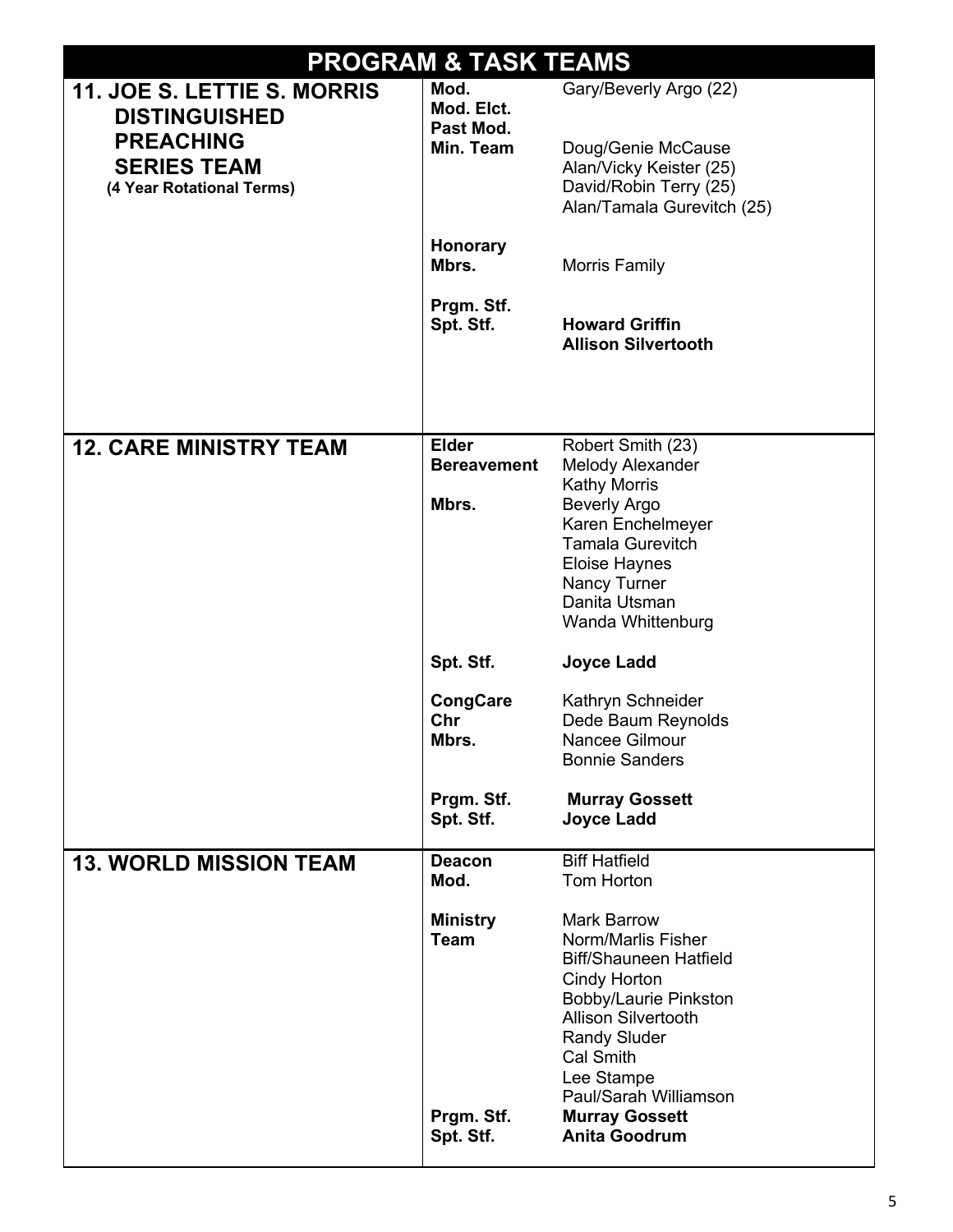| <b>14. OUTREACH &amp; MEMBERSHIP</b> | Mod.Eldr.               | Julie McCracken (24)                             |
|--------------------------------------|-------------------------|--------------------------------------------------|
| <b>DEVELOPMENT TEAM</b>              | Min.Team                | <b>Blake Goldston</b>                            |
|                                      |                         | Van/Suzanne Guleke                               |
|                                      |                         | Eloise Haynes<br>Carol McNeer                    |
|                                      |                         | <b>Mike Patton</b>                               |
|                                      |                         | <b>Bob Smith</b>                                 |
|                                      |                         | <b>Todd Weddington</b>                           |
|                                      |                         | <b>Paul Wirtz</b>                                |
|                                      | Prgm. Stf.              | <b>Murray Gossett</b>                            |
|                                      | Spt. Stf.               | <b>Anita Goodrum</b>                             |
|                                      |                         |                                                  |
|                                      |                         |                                                  |
| <b>15. CONNECTION TEAM</b>           | Mod.Elder<br>Min.Team   | Matt Cline (24)<br>Melody Alexander              |
|                                      |                         | LuLu Cowan                                       |
|                                      |                         | Duane Harp                                       |
|                                      |                         | Carrie Ives                                      |
|                                      |                         | <b>Carol Sue LeGate</b>                          |
|                                      |                         | <b>Karen Stout</b>                               |
|                                      |                         | Jerre Wells                                      |
|                                      |                         | Darla White                                      |
|                                      | Prgm. Stf.              | <b>Murray Gossett</b>                            |
|                                      | Spt. Stf.               | <b>Anita Goodrum</b>                             |
|                                      |                         |                                                  |
| <b>16. MUSIC MINISTRY TEAM</b>       | Mod.                    |                                                  |
|                                      |                         |                                                  |
|                                      |                         |                                                  |
|                                      | Mod. Elct.<br>Min. Team | Alberta Batchelor                                |
|                                      |                         | Pat Clark                                        |
|                                      |                         | <b>Greg Gillette</b>                             |
|                                      |                         | Darrell /Lamoyne Garrison                        |
|                                      |                         | JoAnna Kimbell                                   |
|                                      |                         | Genie McCause                                    |
|                                      |                         | Dede Baum Reynolds<br><b>Allison Silvertooth</b> |
|                                      |                         |                                                  |
|                                      |                         |                                                  |
|                                      | Prgm. Stf.<br>Spt. Stf. | <b>Norman Goad</b><br><b>Joyce Ladd</b>          |
|                                      |                         |                                                  |
|                                      |                         |                                                  |
| <b>17. CHURCH RELATIONS TEAM</b>     | Mod.Eldr.               | Scott Gilmour (23)                               |
|                                      | <b>Mod</b>              |                                                  |
|                                      | Min.Team                | Mary Ann Barnett                                 |
|                                      |                         | <b>Tad Fowler</b>                                |
|                                      |                         | Mary Ann Osborn<br>Ann Scamahorn                 |
|                                      |                         |                                                  |
|                                      | Prgm. Stf.              | <b>Howard Griffin/Murray Gossett</b>             |
|                                      | Spt. Stf.               | <b>Allison Silvertooth</b>                       |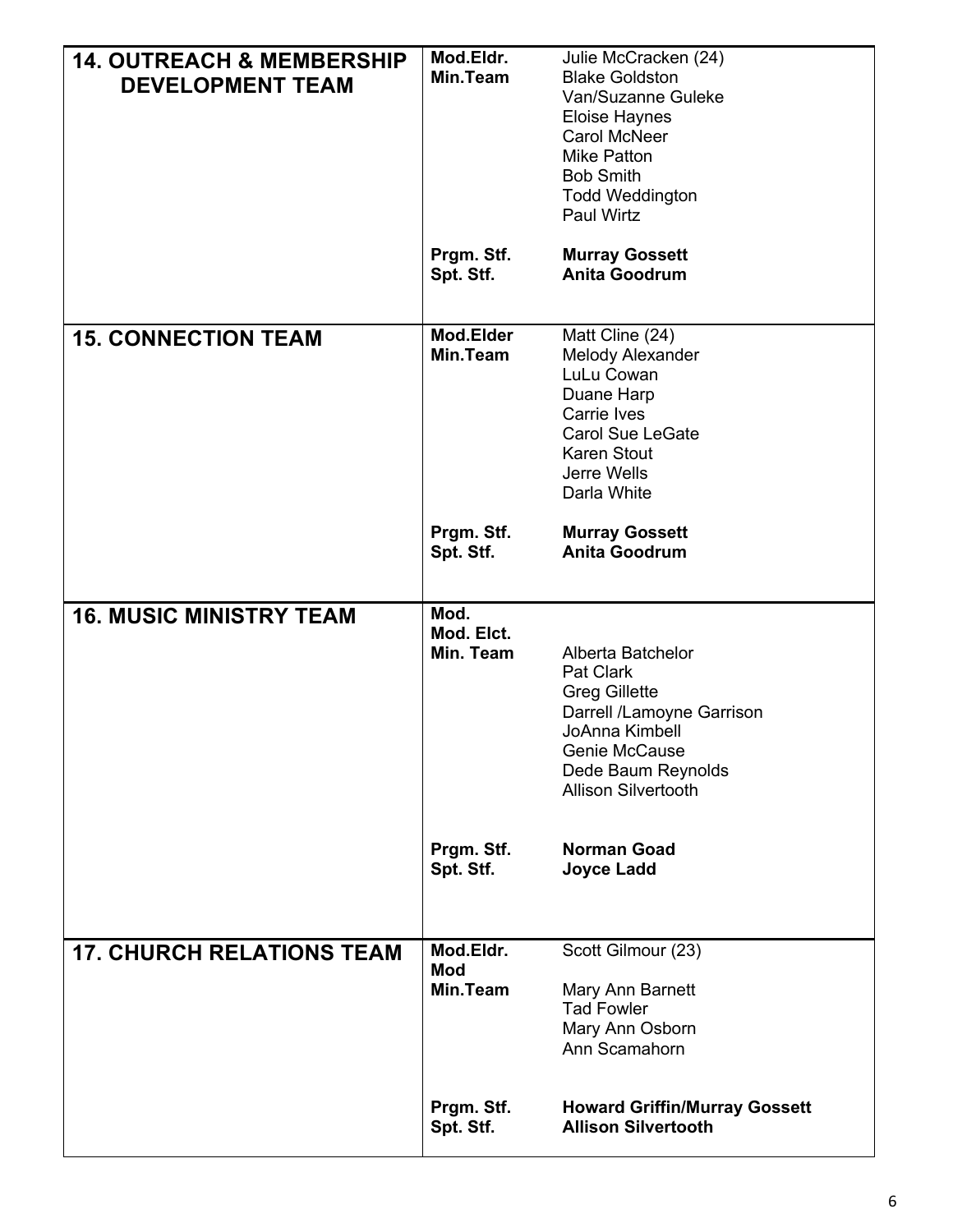| <b>18. NUFF's</b>          | <b>Deacon</b><br><b>President</b><br>Vice. Pres. | Karl Fliehler<br><b>Scott Gilmour</b><br>Suzanne Guleke                                                                                                                                                                                                                                                                                                            |
|----------------------------|--------------------------------------------------|--------------------------------------------------------------------------------------------------------------------------------------------------------------------------------------------------------------------------------------------------------------------------------------------------------------------------------------------------------------------|
|                            | <b>Treasurer</b><br>Sec.                         | Cal Smith<br>Julie McCracken                                                                                                                                                                                                                                                                                                                                       |
|                            | Prgm. Stf.<br>Spt. Stf.                          | <b>Laura Autry</b>                                                                                                                                                                                                                                                                                                                                                 |
| <b>19. BIG EVENTS TEAM</b> | <b>Deacon</b>                                    | Nan Smith                                                                                                                                                                                                                                                                                                                                                          |
|                            | Mod.                                             | <b>Scott and Nancee Gilmour</b>                                                                                                                                                                                                                                                                                                                                    |
|                            | <b>Min.Team</b>                                  | <b>Dexter Spalding</b><br><b>Allee Bass</b><br>Jerre Curtis<br>Wilson/Tonya Freeman<br>Russ/Jill Goodrich<br>David/Cindy Hunt<br><b>Rex/Mary Nell Lemert</b><br>Jim/Lynell Marcum<br>Doug/Genie McCause<br>Danny/Nan Smith<br>Peggy Turner/Bobby Elliott<br>Danita Utsman<br>Perry/Nancy Williams<br>Pete Garcia<br>Gary/Beverly Argo<br><b>Stuart/Chancy West</b> |
|                            | <b>Christmas</b><br><b>Deco</b><br><b>Mod</b>    | <b>Shelly Montgomery</b>                                                                                                                                                                                                                                                                                                                                           |
|                            | <b>Team</b>                                      | Randi Bruckner<br>Shelley Chaloupka<br>LuLu Cowan<br><b>Maris Dupriest</b><br><b>Carolyn Garner-Nunley</b><br><b>Bonnie Sanders</b><br><b>Cherie Sanders</b><br>Jerre Wells<br><b>Nancy Williams</b><br>Nancy Gilmour                                                                                                                                              |
|                            | <b>Crismon Tree</b><br>Chairperson               | <b>Vicky Boxwell</b>                                                                                                                                                                                                                                                                                                                                               |
|                            | <b>Team</b>                                      | <b>Allee Bass</b><br>Alberta Batchelor<br>Mary Ann Fields<br>Liz Gifford                                                                                                                                                                                                                                                                                           |
|                            | Prgm. Stf.<br>Spt. Stf.                          | <b>Murray Gossett</b><br><b>Anita Goodrum</b>                                                                                                                                                                                                                                                                                                                      |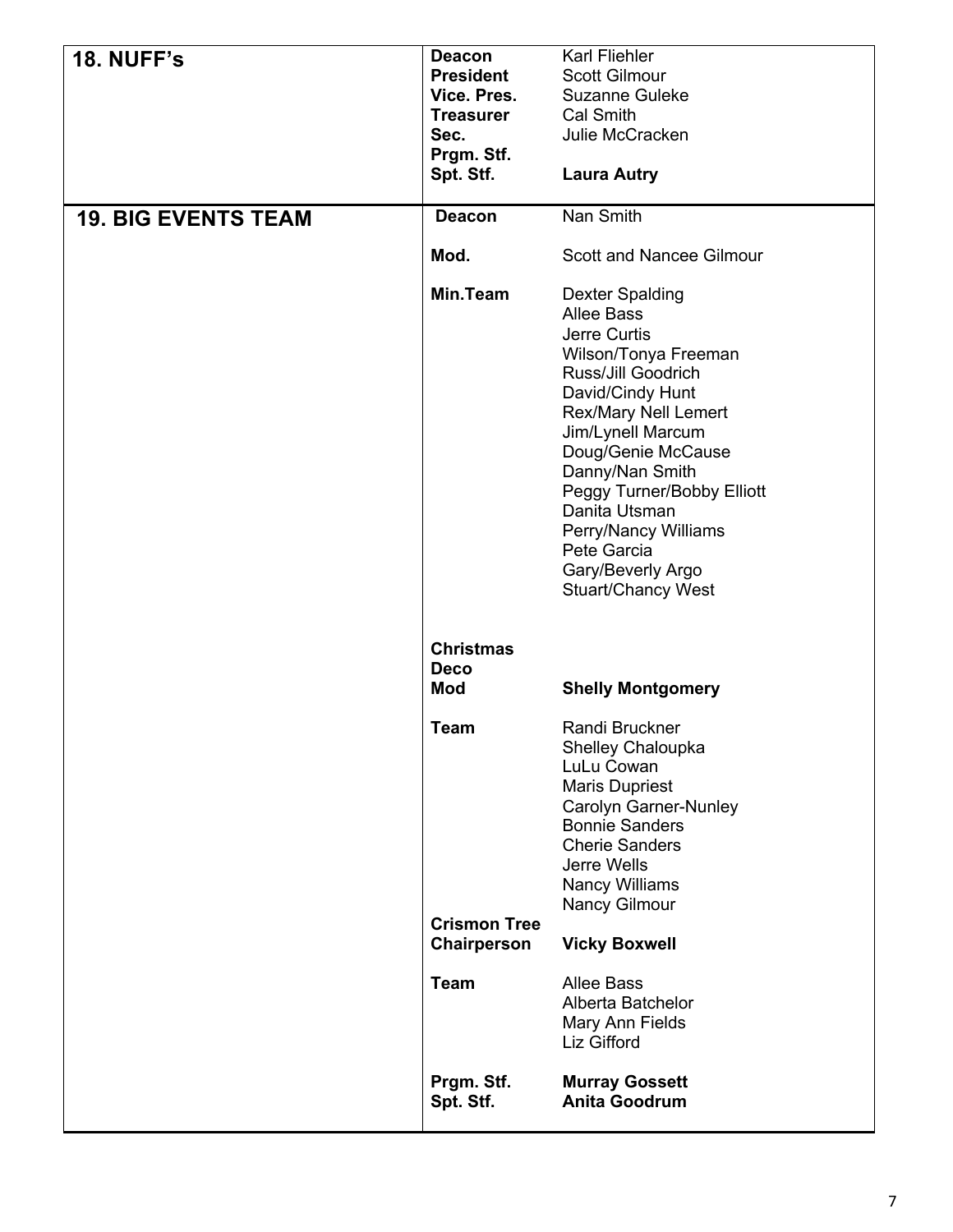| <b>20. SANCTUARY COMMUNION</b> | Mod.                              | <b>Trisha Quarles</b>                       |
|--------------------------------|-----------------------------------|---------------------------------------------|
| <b>PREPARATION TEAM</b>        | Mod. Elct.                        |                                             |
|                                | Mbrs.at Lrg.                      | <b>Phyllis Fields</b><br><b>Tina Fulton</b> |
|                                |                                   | Marilou Guinn                               |
|                                |                                   | <b>Chance Hart</b>                          |
|                                |                                   | Kathy Ray                                   |
|                                |                                   | Kathy Roth                                  |
|                                |                                   | <b>Bob Smith</b>                            |
|                                |                                   | Wanda Whittenburg<br><b>Ruth Whitehead</b>  |
|                                |                                   |                                             |
|                                | Sub.                              | <b>Kelly Laster</b>                         |
|                                | <b>Communion</b><br>Coord.        | 8:30 Ann Scamahorn<br>11:00 Carol Voiles    |
|                                |                                   | 1105 Wilson Freeman                         |
|                                | Pgrm. Stf.<br>Spt. Stf.           | <b>Brandon Smith</b><br><b>Joyce Ladd</b>   |
|                                |                                   |                                             |
|                                |                                   |                                             |
|                                |                                   |                                             |
| <b>21. USHERS TEAM</b>         | 8:30 Service<br><b>Odd Months</b> | Jim E. Smith<br>Mike Boxwell                |
|                                | Chairman                          | <b>Steve Cowan</b>                          |
|                                | <b>Members</b>                    | Denise Carter                               |
|                                |                                   | Virginia Sicola                             |
|                                |                                   | <b>Trish Quarles</b>                        |
|                                |                                   | Jimmy Wells                                 |
|                                | <b>Even Months</b>                | <b>Chris Bruckner</b>                       |
|                                | Chairman                          | John Buckthal                               |
|                                | <b>Members</b>                    | <b>Robert Glenn</b><br>Virginia Sicola      |
|                                |                                   |                                             |
|                                | <b>Substitute</b><br>Only         | Ed Coplen<br><b>Philip Wheeler</b>          |
|                                | (odd or even)                     | Rick Dabney (8:30)                          |
|                                |                                   |                                             |
|                                | 11:00 Service<br>Chairman         | <b>Regan Caviness</b>                       |
|                                | <b>Members</b>                    | <b>Sherry Forbes</b>                        |
|                                |                                   | Mick MacDonald                              |
|                                |                                   | <b>Austin Musgrave</b>                      |
|                                |                                   | Del Oliver<br><b>Bob Roth</b>               |
|                                |                                   | <b>Robert Smith</b>                         |
|                                |                                   | <b>Todd Weddington</b>                      |
|                                |                                   | <b>Ruth Whitehead</b>                       |
|                                |                                   | Josh Woodburn                               |
|                                | Prgm. Stf.                        | <b>Brandon Smith</b>                        |
|                                | Spt. Stf.                         | <b>Joyce Ladd</b>                           |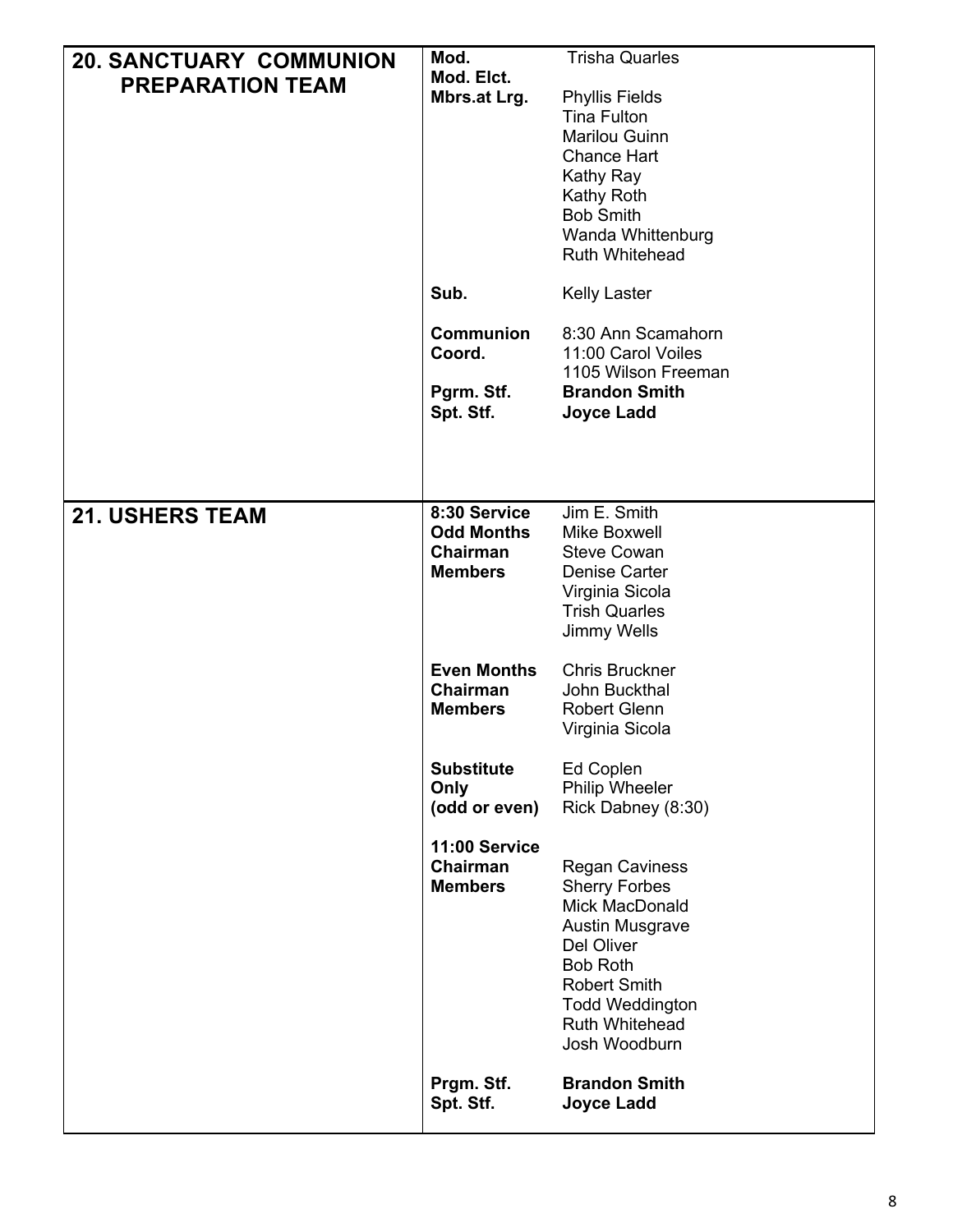| <b>22. LIBRARY TEAM</b>          | <b>Deacon</b><br>Mod.<br>Mod. Elct.                    | Jocie Buchanan (22)<br>Lynell Marcum<br>Janice Tolk                                                                                                                                                                      |
|----------------------------------|--------------------------------------------------------|--------------------------------------------------------------------------------------------------------------------------------------------------------------------------------------------------------------------------|
|                                  | <b>Team</b>                                            | Debbie Burton<br>Eloise Haynes<br><b>Kathy Morris</b><br>Karen Renner<br><b>Bab Smith</b><br>Pris Thompson<br><b>Carol Voiles</b><br>Paul Wirtz                                                                          |
|                                  | Prgm. Stf.<br>Spt. Stf.                                | <b>Murray Gossett</b><br><b>Anita Goodrum</b>                                                                                                                                                                            |
| 23. 1105 SERVICE TEAM            | <b>Director</b><br>Mod.                                | <b>Howard Griffin</b><br><b>Russ Goodrich</b>                                                                                                                                                                            |
|                                  | Mbrs.                                                  | <b>Andrew Amstutz</b><br>Kent Buchanan<br><b>Andy Cundiff</b><br>Bryan/Elisha Oliver<br><b>Steve Pair</b><br>Les Simpson                                                                                                 |
|                                  | <b>1105 Fifth</b><br><b>Sunday</b><br>hospitality team | Michal-ann Bell<br>Scott Chappell<br>Jennifer Langley                                                                                                                                                                    |
|                                  | Prgm. Stf.<br>Spt. Stf.                                | <b>Brandon Smith, Kim Talley</b><br><b>Allison Silvertooth</b>                                                                                                                                                           |
| <b>24. STUDENT MINISTRY TEAM</b> | <b>Deacon</b>                                          |                                                                                                                                                                                                                          |
|                                  | Mod.<br>Mod. Elct.                                     | <b>Marcus Glass</b><br><b>Russ Goodrich</b>                                                                                                                                                                              |
|                                  | Min.Tm.                                                | Danny/Hannah Byars<br><b>Vicky Keister</b><br>Chip/Rhonda McCampbell<br>David Mullin<br>Jorge/Jennifer Ortega<br><b>Cherie Sanders</b><br><b>Lauren Shinall</b><br>Jimmy/Beth Throckmorton<br>Lezly Welch<br>Ryan Zimmer |
|                                  | Prgm. Stf.<br>Spt. Stf.                                | Kim Talley/Anna McCay<br><b>Shauneen Hatfield</b>                                                                                                                                                                        |